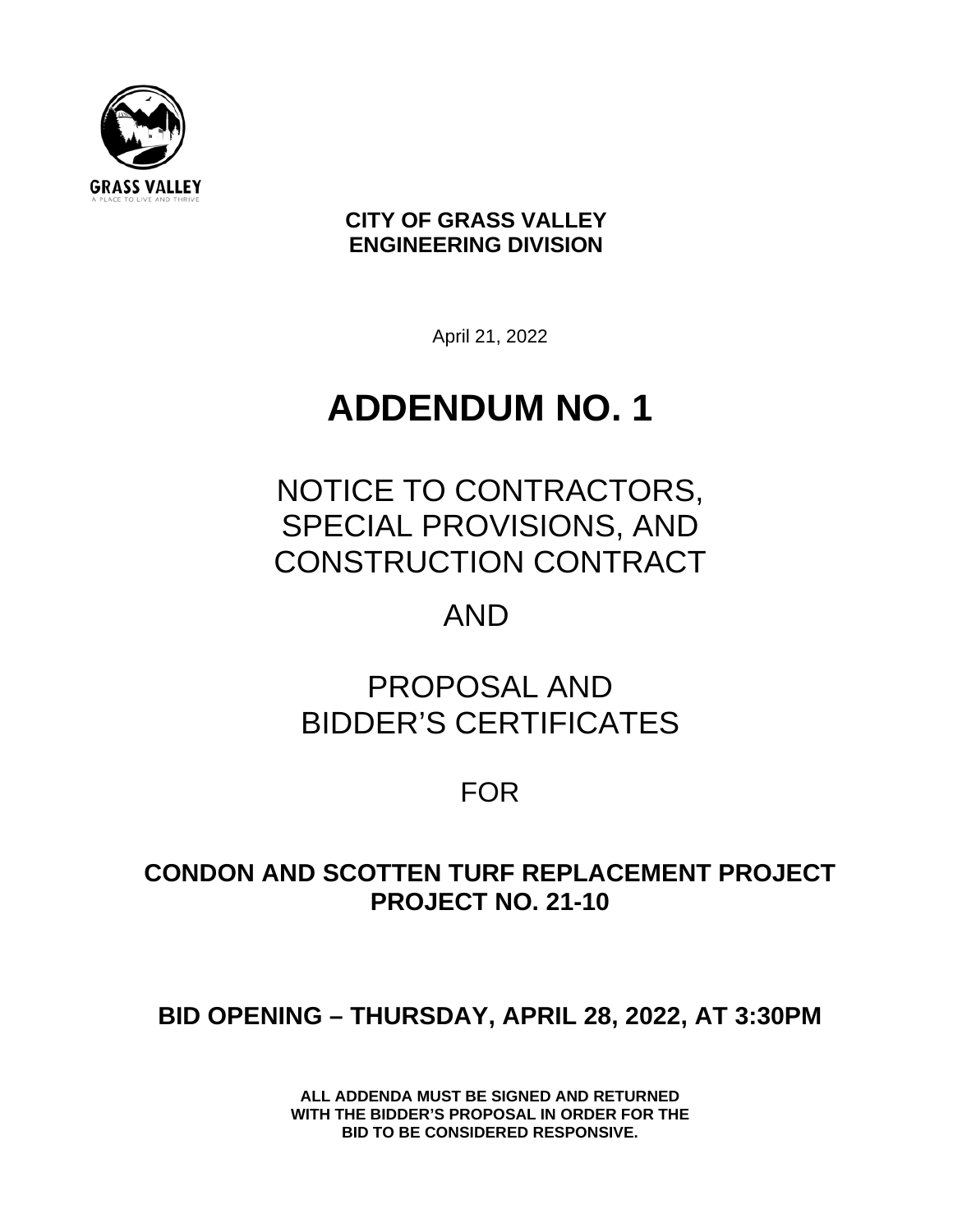## **ADDENDUM NO. 1**

#### **PROJECT: CONDON AND SCOTTEN TURF REPLACEMENT PROJECT PROJECT NO. 21-10**

**BID OPENING: THURSDAY, APRIL 28, 2022, AT 3:30PM**

#### **REVISIONS TO NOTICE TO CONTRACTORS:**

1. Replace first paragraph of General Work Description with the following:

The scope of work, in general, includes; roadway and field excavation, grading and aggregate installation; drainage, concrete and fencing improvements, restroom construction and all preparatory work for the future installation of an artificial turf surfacing. Other related items not mentioned above, that are required by the plans, specifications or these Special Provisions shall be performed, placed, constructed, or installed.

\_\_\_\_\_\_\_\_\_\_\_\_\_\_\_\_\_\_\_\_\_\_\_\_\_\_\_\_\_\_\_\_\_\_\_\_\_\_\_\_\_\_\_\_\_\_\_\_\_\_\_\_\_\_\_\_\_\_\_\_\_\_\_\_\_\_\_\_\_\_\_\_\_\_\_\_\_\_\_\_\_\_\_\_\_\_\_\_\_\_

#### **REVISIONS TO SPECIAL PROVISIONS:**

1. Add the following paragraph to Section 4-1.01, General:

Once the majority of contract work is completed, working days may be suspended or extended with the Engineer's approval, upon written request of the Contractor to the City of Grass Valley as necessary to complete work primarily associated with "Restroom Building" of these Special Provisions. Added working days will be justified by the contractor, subcontractor or supplier for schedule disruptions including restroom building design and permit approval, extended material and fixture lead times, and offsite prefab building construction, delivery and installation time.

2. Replace first paragraph of Section 10-1.01, Scope Of Work with the following:

The scope of work, in general, includes; roadway and field excavation, grading and aggregate installation; drainage, concrete and fencing improvements, restroom construction and all preparatory work for the future installation of an artificial turf surfacing. Other related items not mentioned above, that are required by the plans, specifications or these Special Provisions shall be performed, placed, constructed, or installed.

3. Add the following paragraph to Section 10-1.02, General Requirements:

The City will contract separately for the final installation of the artificial turf system. The contactor shall coordinate closely with the Engineer and the City's selected turf installer for any changes to drainage layouts and final grades, timing of improvements, finishing, testing, and preparing the site for turf system installation.

4. Remove Section 10-1.45, Artificial Turf Surfacing System.

#### **REVISIONS TO CONSTRUCTION CONTRACT:**

1. Replace Page 10 in its entirety with the attached Page 10.

#### **REVISIONS TO PROPOSAL:**

1. Replace Page 3 & 4 in its entirety with the attached Page 3 & 4.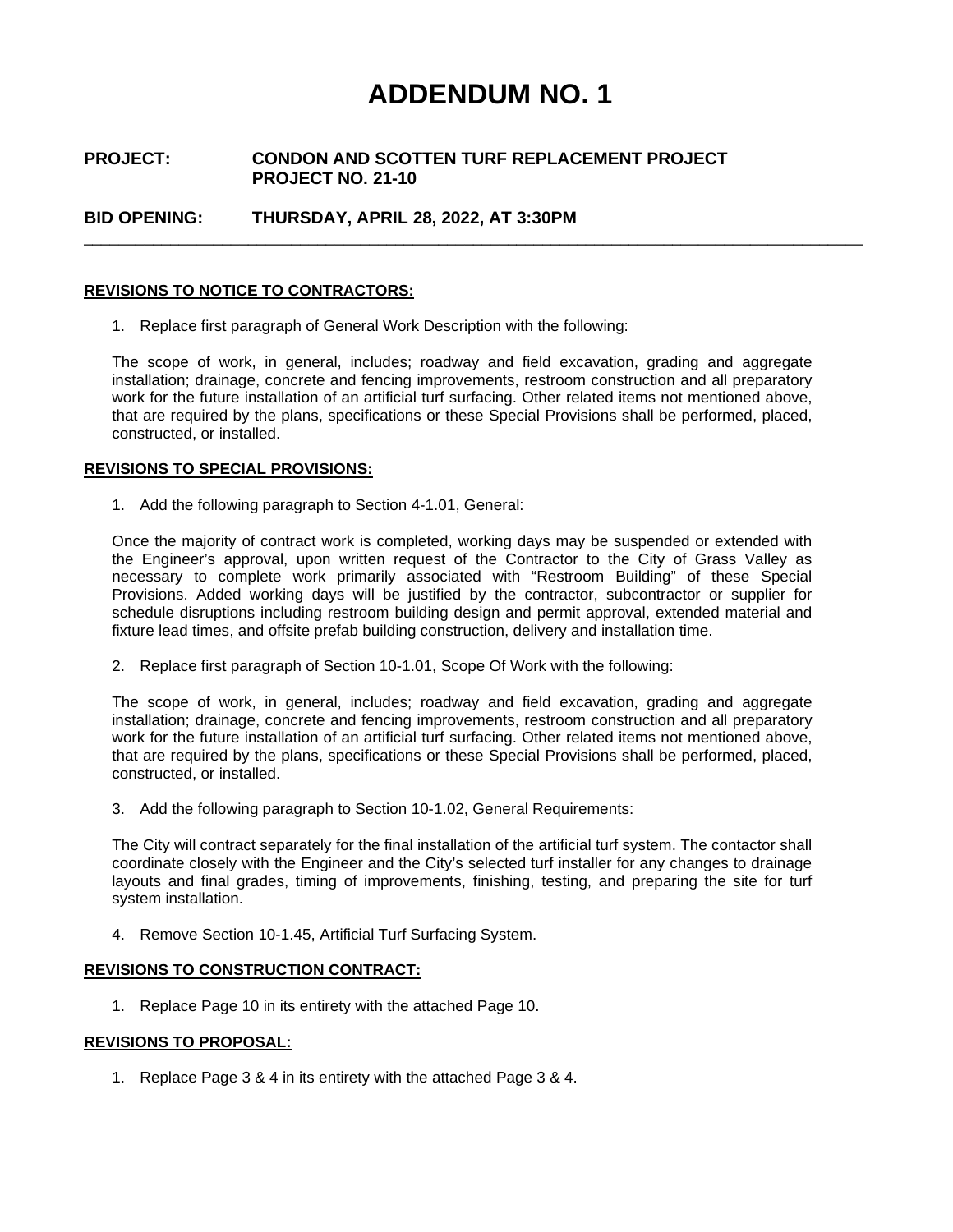#### **REVISION TO PLANS:**

1. Remove all references to turf system installation on plans. Contractor to complete all preparatory work as shown for turf installation, but will not be responsible to install artificial turf system (geofabric, shock pad, turf and infill)

#### **END OF REVISIONS**

Issued By:

 $\frac{4/21/22}{4/21/22}$ 

Bjorn P. Jones, PE Date City Engineer

4/21/22

### I HAVE READ AND UNDERSTAND THIS ADDENDUM

Signature **Bidder** 

 $\overline{a}$  , and the contract of the contract of the contract of the contract of the contract of the contract of the contract of the contract of the contract of the contract of the contract of the contract of the contract o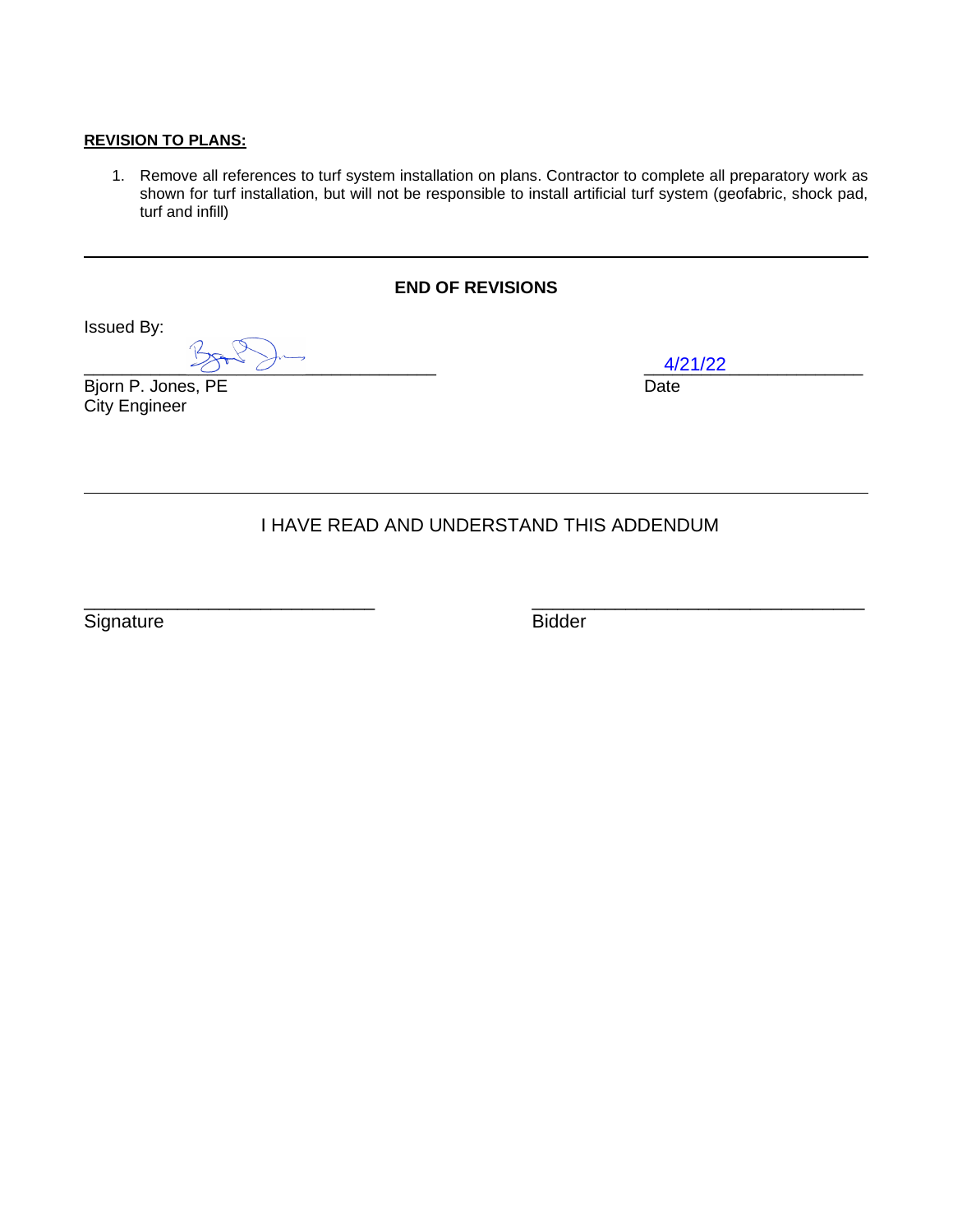#### **ARTICLE 18: BID ITEMS**

| <b>ITEM</b><br>NO. | <b>DESCRIPTION</b>                                 | <b>UNIT</b><br><b>OF</b><br><b>MEAS QTY.</b> | EST.           | <b>UNIT</b><br><b>PRICE</b> | <b>TOTAL</b><br><b>COST</b> |
|--------------------|----------------------------------------------------|----------------------------------------------|----------------|-----------------------------|-----------------------------|
| $\mathbf{1}$       | Mobilization                                       | LS                                           | $\mathbf{1}$   |                             |                             |
| $\overline{2}$     | <b>Traffic Control System</b>                      | LS                                           | $\mathbf{1}$   |                             |                             |
| 3                  | Clearing, Grubbing and Removal                     | LS                                           | $\mathbf{1}$   |                             |                             |
| $\overline{4}$     | <b>Abandon Existing Water Supply</b>               | EA                                           | $\overline{2}$ |                             |                             |
| 5                  | Earthwork                                          | LS                                           | $\mathbf{1}$   |                             |                             |
| 6                  | <b>Rock Dissipator</b>                             | <b>TN</b>                                    | 20             |                             |                             |
| $\tau$             | Drainage Pipe (8" PVC Perforated)                  | LF                                           | 2450           |                             |                             |
| 8                  | Drainage Pipe (12" HDPE Solid)                     | LF                                           | 330            |                             |                             |
| 9                  | Drainage Pipe (HDPE Flat Drain, Perforated)        | LF                                           | 3200           |                             |                             |
| 10                 | Sewer Pipe (4" PVC)                                | LF                                           | 75             |                             |                             |
| 11                 | <b>Sewer Cleanout and Backflow Preventer</b>       | EA                                           | $\mathbf{1}$   |                             |                             |
| 12                 | Sewer Service Wye                                  | EA                                           | $\mathbf{1}$   |                             |                             |
| 13                 | Water Pipe (1" Poly)                               | LF                                           | 200            |                             |                             |
| 14                 | Water Pipe (4" PVC)                                | LF                                           | 175            |                             |                             |
| 15                 | Gate Valve and Box (4")                            | EA                                           | $\mathbf{1}$   |                             |                             |
| 16                 | Water Main Tap and Saddle (1")                     | EA                                           | $\mathbf{1}$   |                             |                             |
| 17                 | <b>Irrigation Quick Connect</b>                    | EA                                           | $\overline{2}$ |                             |                             |
| 18                 | <b>Aggregate Base</b>                              | <b>CY</b>                                    | 900            |                             |                             |
| 19                 | Minor Concrete (6" Edge Curb)                      | LF                                           | 2000           |                             |                             |
| 20                 | Minor Concrete (9" Edge Curb)                      | LF                                           | 700            |                             |                             |
| 21                 | Minor Concrete (6" Thickened Curb)                 | LF                                           | 420            |                             |                             |
| 22                 | Minor Concrete (Sidewalk, Curb Ramp, Parking Slab) | <b>SF</b>                                    | 3800           |                             |                             |
| 23                 | Detectable Warning Surface                         | EA                                           | $\mathbf{1}$   |                             |                             |
| 24                 | Permeable Field Aggregate (4" Depth)               | SY                                           | 22000          |                             |                             |
| 25                 | Hot Mix Asphalt (3" Depth)                         | SY                                           | 150            |                             |                             |
| 26                 | Decomposed Granite                                 | <b>TN</b>                                    | 50             |                             |                             |
| 27                 | <b>Fiber Roll</b>                                  | LF                                           | 200            |                             |                             |
| 28                 | Chain Link Fence (4' Perimeter)                    | LF                                           | 650            |                             |                             |
| 29                 | Chain Link Fence (12' Freestanding)                | LF                                           | 100            |                             |                             |
| 30                 | Chain Link Gate (4' Wide)                          | EA                                           | 6              |                             |                             |
| 31                 | Chain Link Gate (6' Wide)                          | EA                                           | $\overline{2}$ |                             |                             |
| 32                 | Chain Link Gate (12' Wide)                         | EA                                           | $\mathbf{1}$   |                             |                             |
| 33                 | <b>Barrier Net System</b>                          | LF                                           | 60             |                             |                             |
| 34                 | <b>Barrier Gate</b>                                | LS                                           | 1              |                             |                             |
| 35                 | <b>Restroom Building</b>                           | LS                                           | $\mathbf{1}$   |                             |                             |
| 36                 | Roadside Sign                                      | EA                                           | 3              |                             |                             |
| 37                 | <b>Painted Pavement Markings</b>                   | LS                                           | $\mathbf{1}$   |                             |                             |

**Name of Contractor/Company**

**\_\_\_\_\_\_\_\_\_\_\_\_\_\_\_\_\_\_\_\_\_\_\_\_\_\_\_\_\_\_\_ TOTAL COST: \$\_\_\_\_\_\_\_\_\_\_\_\_\_\_\_**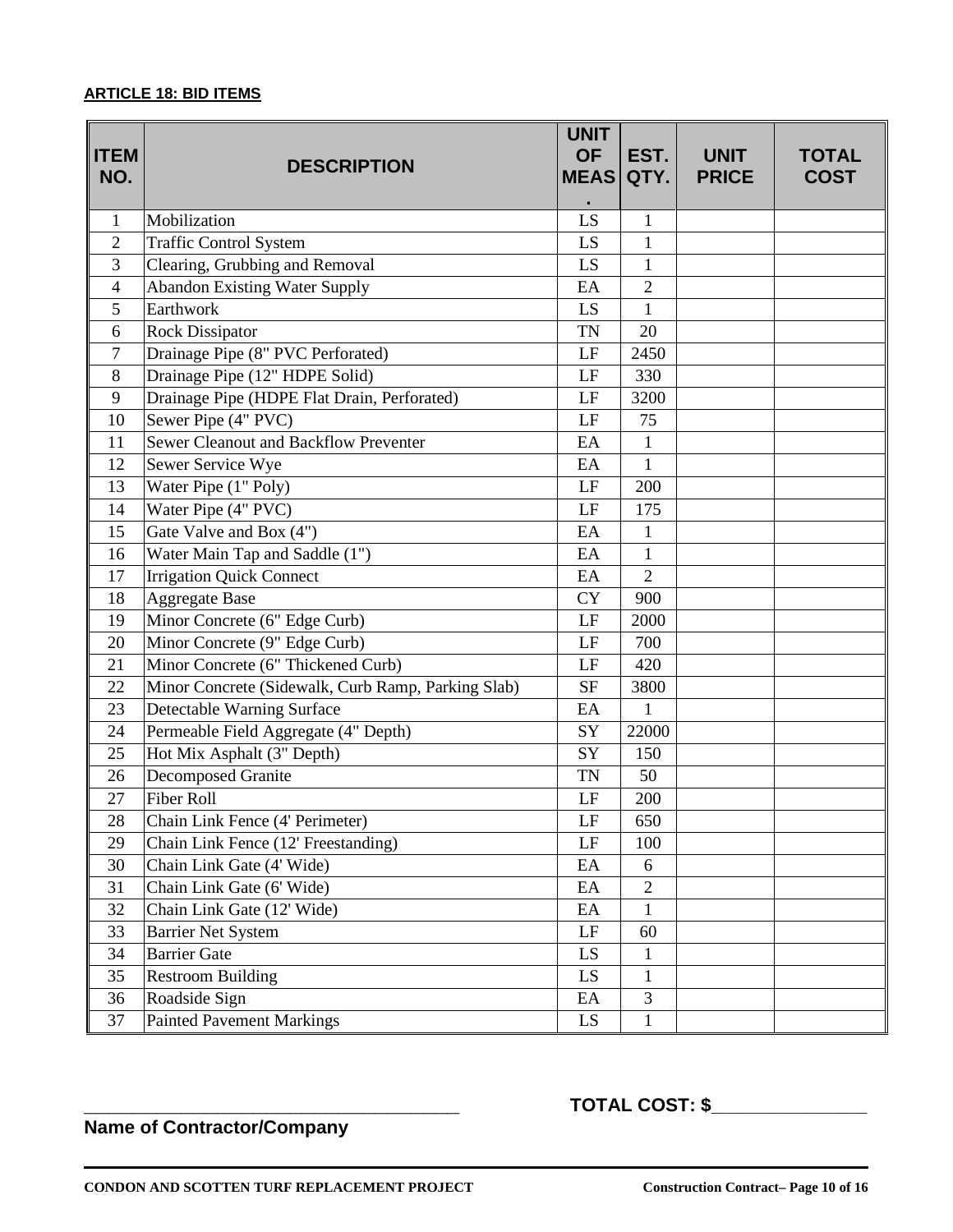### **BID ITEMS CONDON AND SCOTTEN TURF REPLACEMENT PROJECT PROJECT NO. 21-10**

| <b>ITEM</b><br><b>NO</b> | <b>ITEM</b>                                           | <b>UNIT</b><br><b>OF</b><br><b>MEAS</b> | <b>EST</b><br><b>QTY</b> | <b>UNIT PRICE</b> | <b>ITEM TOTAL</b> |
|--------------------------|-------------------------------------------------------|-----------------------------------------|--------------------------|-------------------|-------------------|
| $\mathbf{1}$             | Mobilization                                          | <b>LS</b>                               | $\mathbf{1}$             |                   |                   |
| $\overline{2}$           | <b>Traffic Control System</b>                         | <b>LS</b>                               | 1                        |                   |                   |
| 3                        | Clearing, Grubbing and Removal                        | <b>LS</b>                               | $\mathbf{1}$             |                   |                   |
| 4                        | Abandon Existing Water Supply                         | EA                                      | $\overline{2}$           |                   |                   |
| 5                        | Earthwork                                             | <b>LS</b>                               | 1                        |                   |                   |
| 6                        | <b>Rock Dissipator</b>                                | <b>TN</b>                               | 20                       |                   |                   |
| 7                        | Drainage Pipe (8" PVC Perforated)                     | LF                                      | 2450                     |                   |                   |
| 8                        | Drainage Pipe (12" HDPE Solid)                        | LF                                      | 330                      |                   |                   |
| 9                        | Drainage Pipe (HDPE Flat Drain, Perforated)           | LF                                      | 3200                     |                   |                   |
| 10                       | Sewer Pipe (4" PVC)                                   | LF                                      | 75                       |                   |                   |
| 11                       | Sewer Cleanout and Backflow Preventer                 | EA                                      | $\mathbf{1}$             |                   |                   |
| 12                       | Sewer Service Wye                                     | EA                                      | $\mathbf{1}$             |                   |                   |
| 13                       | Water Pipe (1" Poly)                                  | LF                                      | 200                      |                   |                   |
| 14                       | Water Pipe (4" PVC)                                   | LF                                      | 175                      |                   |                   |
| 15                       | Gate Valve and Box (4")                               | EA                                      | 1                        |                   |                   |
| 16                       | Water Main Tap and Saddle (1")                        | EA                                      | 1                        |                   |                   |
| 17                       | <b>Irrigation Quick Connect</b>                       | EA                                      | $\overline{2}$           |                   |                   |
| 18                       | Aggregate Base                                        | <b>CY</b>                               | 900                      |                   |                   |
| 19                       | Minor Concrete (6" Edge Curb)                         | LF                                      | 2000                     |                   |                   |
| 20                       | Minor Concrete (9" Edge Curb)                         | LF                                      | 700                      |                   |                   |
| 21                       | Minor Concrete (6" Thickened Curb)                    | LF                                      | 420                      |                   |                   |
| 22                       | Minor Concrete (Sidewalk, Curb Ramp,<br>Parking Slab) | <b>SF</b>                               | 3800                     |                   |                   |
| 23                       | Detectable Warning Surface                            | EA                                      | $\mathbf 1$              |                   |                   |
| 24                       | Permeable Field Aggregate (4" Depth)                  | SY                                      | 22000                    |                   |                   |
| 25                       | Hot Mix Asphalt (3" Depth)                            | SY                                      | 150                      |                   |                   |
| 26                       | <b>Decomposed Granite</b>                             | TN                                      | 50                       |                   |                   |
| 27                       | <b>Fiber Roll</b>                                     | LF.                                     | 200                      |                   |                   |